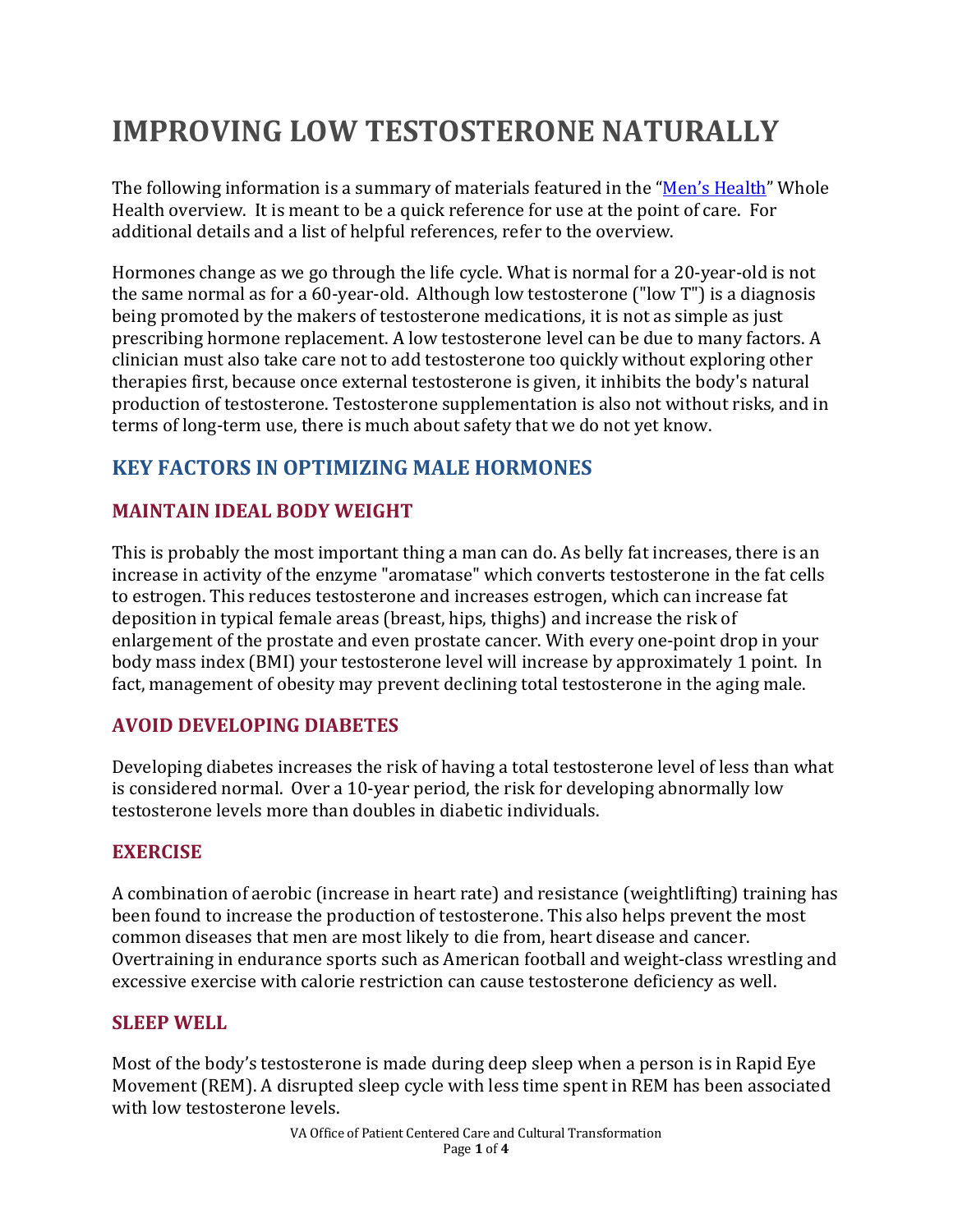## **AVOID TOBACCO PRODUCTS**

Tobacco reduces testosterone.

# **AVOID EXCESSIVE ALCOHOL**

Alcohol (more than two drinks a day), increases the conversion of testosterone to estrogen.

## **AVOID OPIOID PAIN MEDICATIONS**

Morphine and other opiates decrease testosterone. This can go on for months to years while a person is being treated with opioid medications. Levels can drop as quickly as a few hours after starting opioids. It appears that the higher the dose of opioids, the greater the risk of low testosterone. Fortunately, this side effect should be reversible after stopping the pain medication. Of course, do not stop or change pain medication suddenly without consulting with the prescribing provider.

## **AVOID XENOBIOTICS**

Xenobiotics are compounds from the environment that mimic the body's hormones. Research has shown that the average testosterone level in men has gradually dropped over the years. This may be in part due to all the environmental toxins that have accumulated over the years. The main toxins that we know about thus far include the following:

- **Bisphenol A (BPA).** BPA is found in plastics. To avoid it, don't microwave food in plastic containers. Avoid plastic containers with the numbers 3, 6, or 7 engraved in the triangle on the product. Buy BPA-free water containers. Drinking water out of containers with the numbers 2, 4, 5, or 7 is OK. Do not drink out of Styrofoam containers.
- **Phthalates.** These chemicals are used in plastics, coatings, lubricants, and binders. Many are found in hygiene products such as shampoos and colognes. A useful website on phthalate-free products is the [Guide to Less Toxic Products.](http://lesstoxicguide.ca/)
- **Organophosphates.** These are mainly found in pesticides and herbicides. Eat organic when possible to avoid exposure to them.

#### **AVOID EXCESSIVE STRESS**

Cortisol levels in the blood are indicators of stress level. This steroid hormone can increase fat deposition, resulting in more conversion of testosterone to estrogen.

## **EAT WELL**

Poor nutrition is at the root of many diseases and can also create an imbalance of male hormones.

#### • **Foods to avoid:**

o Excessive sugar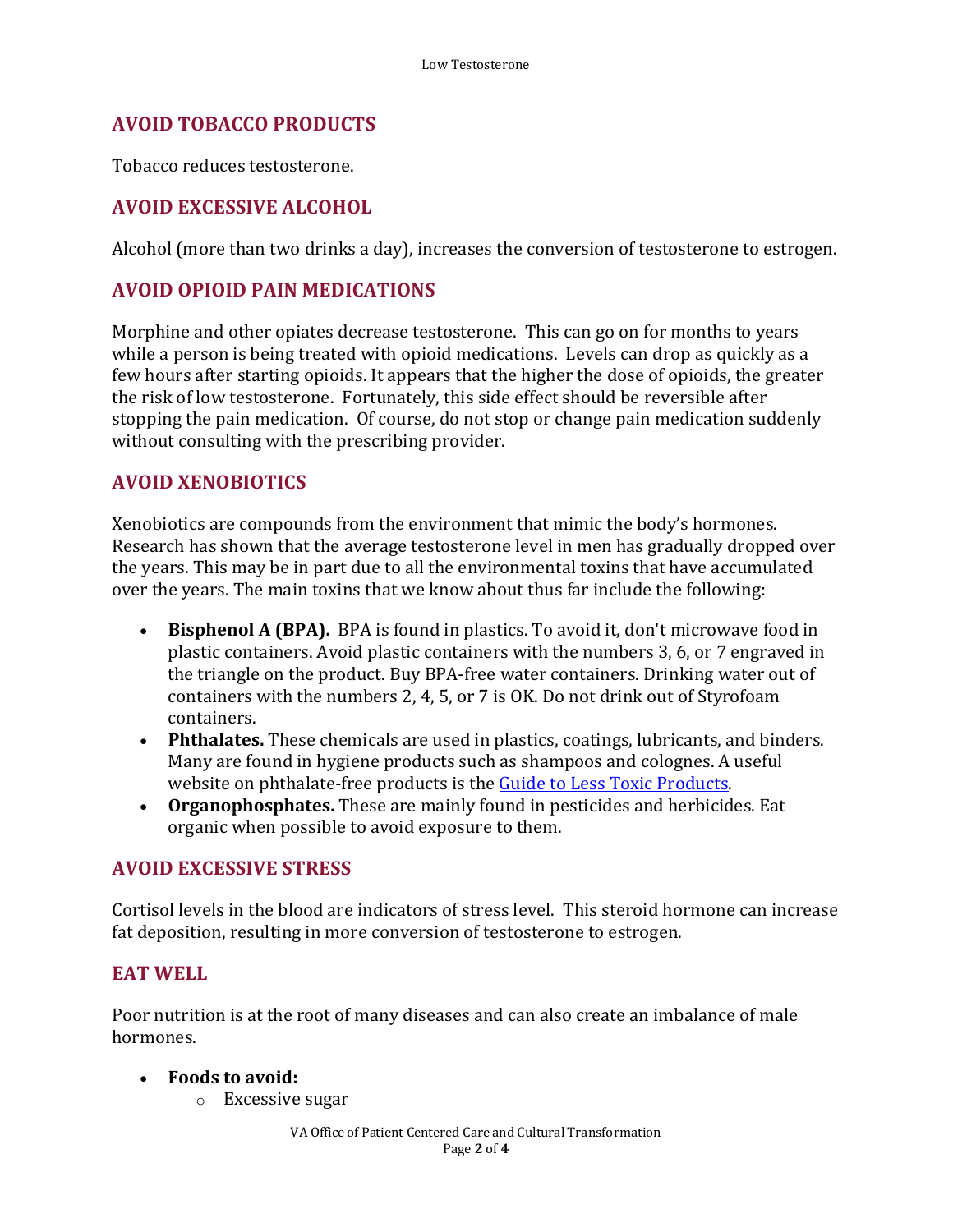- o Excessive caffeine
- o Red meat and other sources of animal fat
- o Excessive dairy products
- o Food dyes
- o Processed foods

#### • **Foods to include:**

- o Green tea
- o Multicolored fruits and vegetables
- o Nuts (particularly Brazil nuts which are rich in selenium—two a day is plenty)
- o Fiber (covered by eating fruits and vegetables)
- o Ground flax seed (1 tablespoon a day)
- $\circ$  Soy products (soy milk instead of cow's milk)

#### **CONSIDER DIETARY SUPPLEMENTS**

**Note**: Please refer to the *[Passport to Whole Health](https://wholehealth.wiscweb.wisc.edu/wp-content/uploads/sites/414/2018/09/Passport-to-Whole-Health-3rd-Edition-2018.pdf)*, Chapter 15 on Dietary Supplements for more information about how to determine whether or not a specific supplement is appropriate for a given individual. Supplements are not regulated with the same degree of oversight as medications, and it is important that clinicians keep this in mind. Products vary greatly in terms of accuracy of labeling, presence of adulterants, and the legitimacy of claims made by the manufacturer.

To maintain healthy testosterone levels, the changes discussed above will trump any supplement, but the nutrients below have been found to inhibit aromatase and may be additive benefits**.** 

- **Zinc** (if levels are low): 25-50 mcg daily.
- **Quercetin:** 400 mcg daily.
- **Grape seed extract:** 100-300 mcg daily. You can get all these nutrients by eating nuts, fruits (grapes and citrus), and vegetables.
- **DHEA:** 25-50 mcg daily. This OTC supplement is a precursor to testosterone found in the adrenal gland. It goes down when stress (cortisol) goes up. The best way to raise DHEA is to learn to see life in a less stressful way.

## **RESOURCE LINKS**

- [Men's Health:](https://wholehealth.wisc.edu/overviews/mens-health/) https://wholehealth.wisc.edu/overviews/mens-health/
- [Guide to Less Toxic Products: http://lesstoxicguide.ca/](http://lesstoxicguide.ca/)
- [Passport to Whole Health:](https://wholehealth.wiscweb.wisc.edu/wp-content/uploads/sites/414/2018/09/Passport-to-Whole-Health-3rd-Edition-2018.pdf) https://wholehealth.wiscweb.wisc.edu/wpcontent/uploads/sites/414/2018/09/Passport-to-Whole-Health-3rd-Edition-2018.pdf